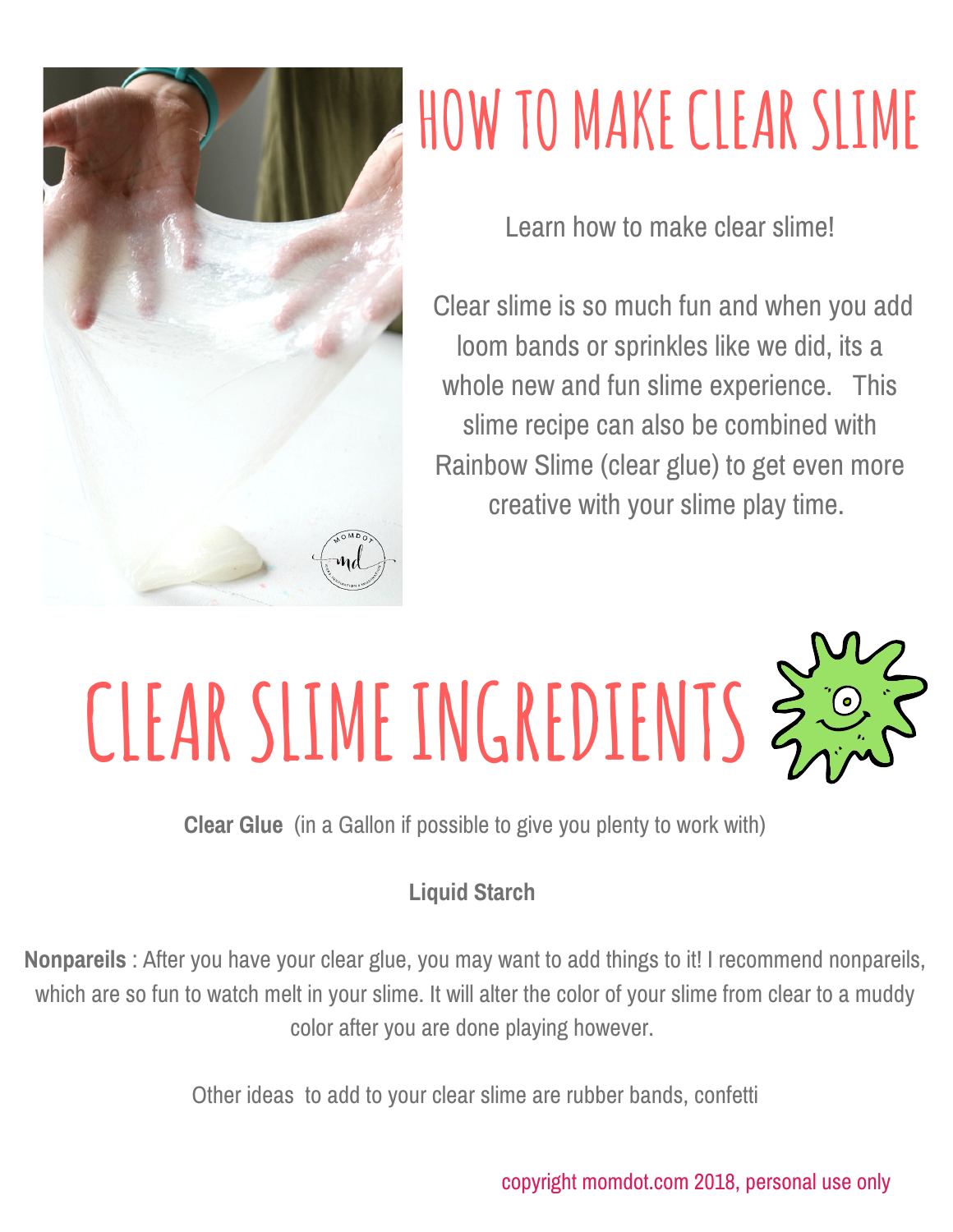## **HOW TO MAKECLEARSLIME**



- If you are used to making slime in general, this is pretty easy for you but when it comes to clear glue, it typically needs double the amount of starch to cling together. Clear glue is VERY STICKY!!
- Pour in about a cup of glue and then start to add starch. Overall you may need as  $\bullet$ much as a cup, but start with 1/4th cup and slowly add more as you need it. This is much more than white glue slime as it takes longer to bond together.
- Knead until the glue and starch start to form a more solid slime. You will know that its the perfect amount when you can peel it off your hands. Your kneading my take up wards of 5 minutes before the slime forms properly.
	-
- Ready to add sprinkles?
- To make rainbow explosion slime with your clear slime, let your slime spread out on a nonstick surface like vinyl or a glass plate.
- Sprinkle nonpariels (balls of colored sprinkles) on your slime and let sit for about 20 seconds.
- Gather both sides of slime and spread the sprinkles out, which will form rainbows.